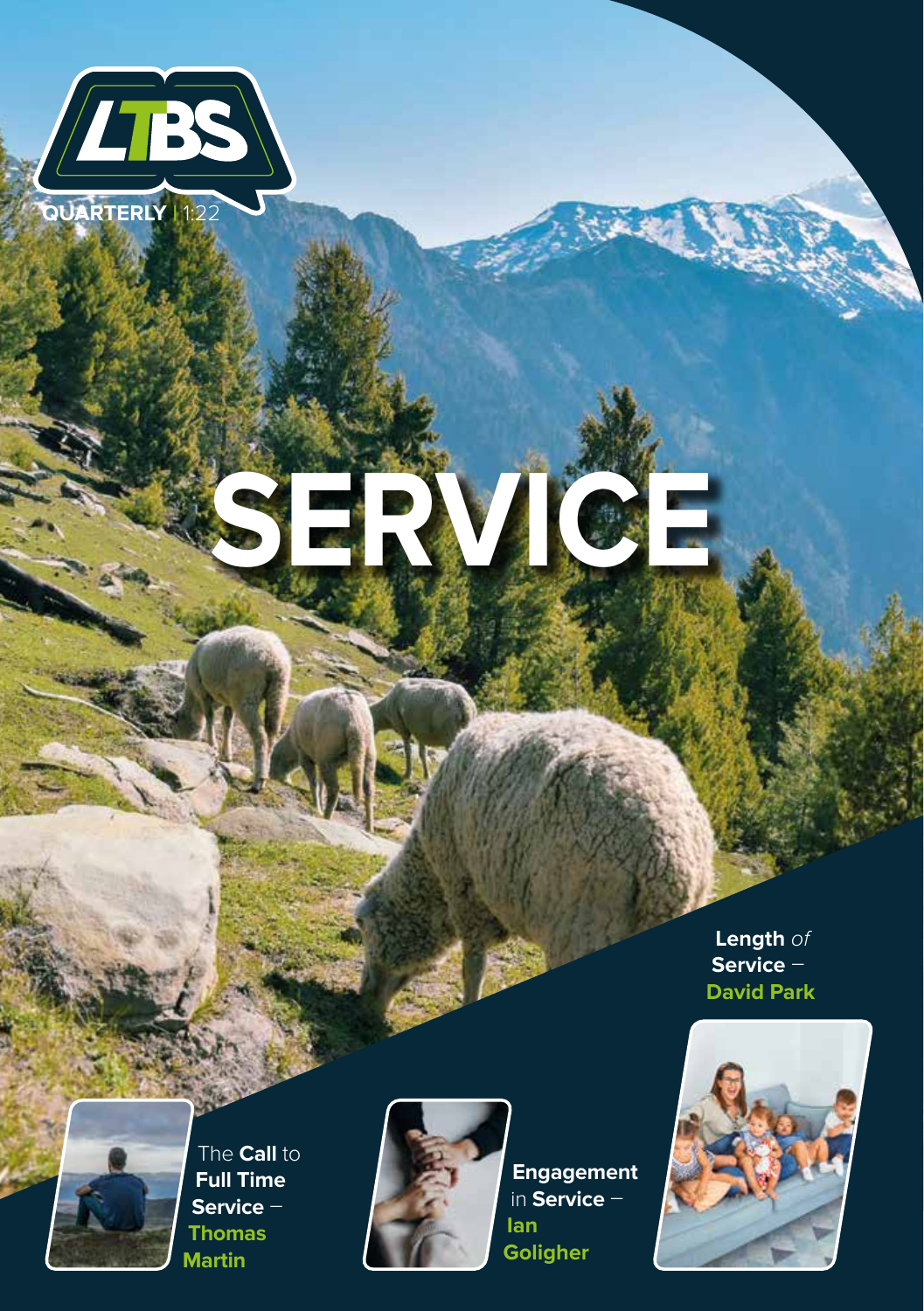And now, Israel, what doth the LORD thy God require of thee, but to fear the LORD thy God, to walk in all his ways, and to love him, and to serve the LORD thy God with all thy heart and with all thy soul, To keep the commandments of the LORD, and his statutes, which I command thee this day for thy good?

Deuteronomy 10:12-13





Publishing Data Published by Let the Bible Speak 11 Westland Avenue, Ballymoney, Northern Ireland, BT53 6PE Convener : Leslie Curran Editor : Ryan McKee Email : editor@ltbs.tv Editorial Assistant : Leslie Curran Treasurer : Rev Andrew Patterson 61 Tandragee Rd Markethill BT60 1TQ Design & layout : OasisDesign.co.uk Printed by JC Print Ltd. Email : info@jcprint.net

© 2021 by Let the Bible Speak Except for purely personal use, no copying of any description of any part of Let the Bible Speak Quarterly is permissible without written consent of the editor.

#### **Service**

**CONTENTS** 



03 **Contents Page**

04 **Editorial** Ryan McKee

0 5 **LTBS News Page** Leslie Curran

- 06 **Requirements for Service** Stephen Miller
- 08 **How Can I Serve the Lord?** David Smith
- 1 0 Length of Service David Park
- 1 2 **The Call to Full Time Service** Thomas Martin
- 1 4 **Engagement in Service** Ian Goligher
- 1 6 **The Sword of the Spirit** C. H. Spurgeon
- 1 8 **Bible Words Mercy** Stephen Nelson
- 20 **Bible Book Overview 1 Chronicles**  Simon Anderson
- 22 **Ladies' Devotional Against All Odds**  Jill Saunders

Let the Bible Speak is the radio ministry of the Free Presbyterian Church worldwide. www.ltbs.tv, www.ltbsradio.com, www.freepres.org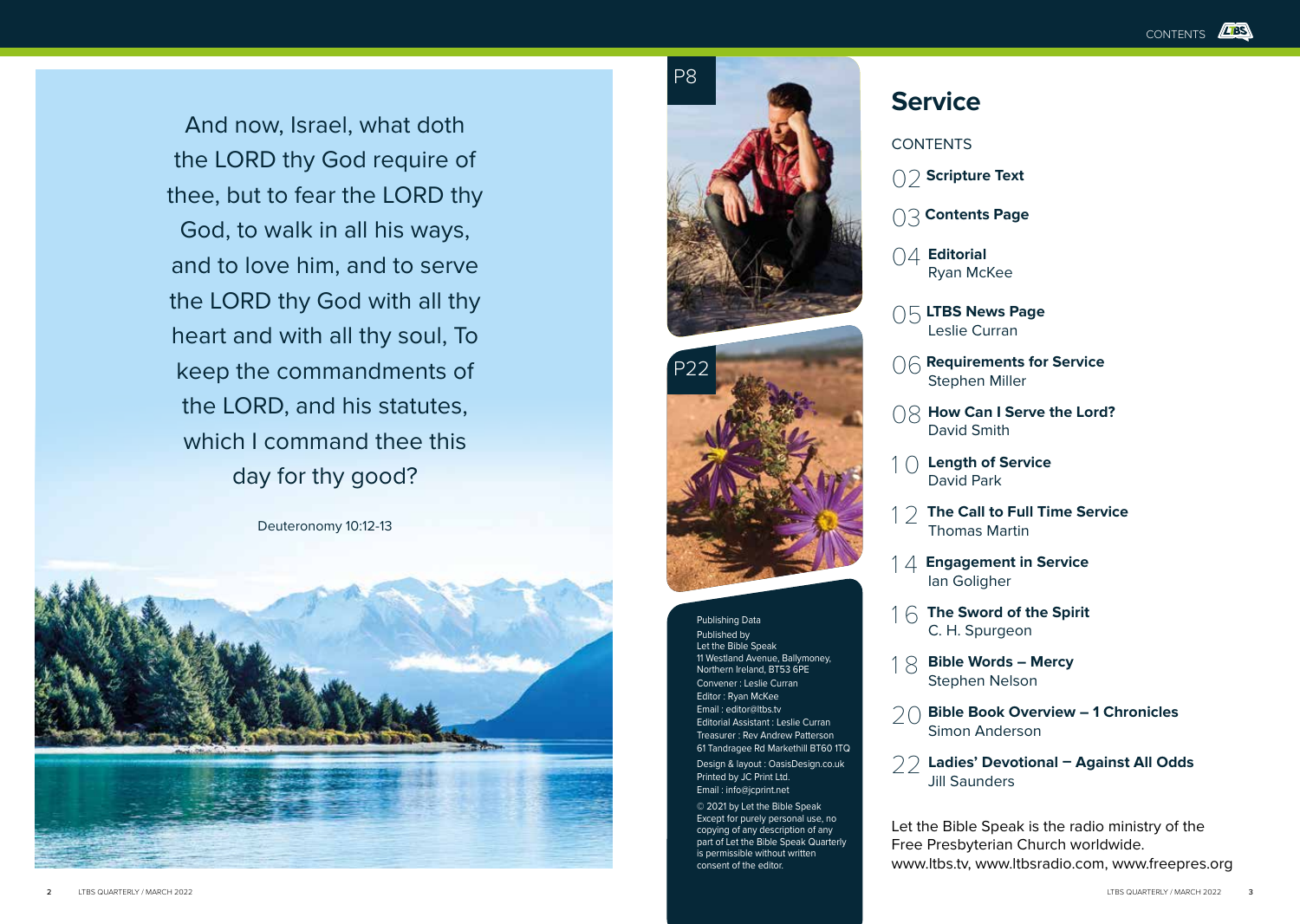#### **Editorial**

**Psalm 107:20 - He sent his word, and healed them, and delivered them from their destructions.**

Psalm 107 is a record of the mercy of God in His dealings towards His people. The opening verse instructs mankind to give thanks to God. So often we are found lacking in this area. Answered prayers can be quickly forgot and daily needs met can be taken for granted. How often we need to be reminded of the command and the reason for the command: 'O give thanks unto the Lord, for he is good: for his mercy endureth for ever.'

It is the 'redeemed of the Lord' who are to be found praising their God.

This Psalm recounts some of the great workings of God among Israel in the period following their exodus from Egypt. Over and over again He responded to their cry and met them at the point of their need. In verses 17-20 we read of the Lord healing those who had been afflicted in their body because of their wicked behaviour. As they suffered and grew weak in body, they cried out onto the Lord again and He answered in a miraculous way. Verse 20 details how the Lord helped the people in need at that moment. Consider the first clause in that verse: He sent His word. The Lord always has a word for the need of the individual. That word has come on occasions via the audible voice of God. Many times in the wilderness God spoke. Words of encouragement, promise, revelation, rebuke and direction are recorded in these wilderness years in Exodus, Leviticus, Numbers and Deuteronomy. God has also sent His Word in Holy Scriptures. 2 Peter 1:21 - 'For the prophecy came not in old time by the will of man: but holy men of God spake as they were moved by the Holy Ghost.' We have the complete canon of Scripture today that contains warnings against those who would seek to add to it or take from it. It is an

#### eternal, forever settled Word.

Furthermore, John 1:14 reminds us that God has sent His Son, called the Word in this chapter. 'And the Word was made flesh, and dwelt among us, (and we beheld his glory, the glory as of the only begotten of the Father,) full of grace and truth.'

Surely our hearts should be lifted up in great thanksgiving. God has not left us in our lost estate without hope or salvation. He has sent His Word. Our ministry at LTBS is taking that Word and sending it across the world through radio, television and printed page. We do so with confidence in the wonderful promise of Isaiah 55:11, 'So shall my word be that goeth forth out of my mouth: it shall not return unto me void, but it shall accomplish that which I please, and it shall prosper in the thing whereto I sent it.'

What the Lord accomplished through His Word in that period, we know He will accomplish in the hearts of sinners in our day. As the Spirit effectually applies the truth of God's Word, and sinners respond in faith and repentance they to will be able to say that the Lord has 'healed them and delivered them from their destructions.' (Psalm 107:20)

Pray that much would be done for the Lord through this ministry.



#### LTBS News

We thank the Lord that during the COVID-19 pandemic recordings have continued with some improvisation which enabled us to maintain our broadcast schedule. However, it had not been possible to have congregations present for many months, and their presence has been greatly missed.

We are delighted to announce that we are once again able to have congregations in the studio for our recordings. It is a most welcome change to have a 'live' audience present in the recording sessions once more and empty pews filling up. If you would like to be a part of the congregation for future recordings, we invite you to submit your name and details via our website.

Simply go to ltbs.tv and click the 'GET CONNECTED' button on the bottom right of the page. This will allow you to request



updates on LTBS news, LTBS daily devotional and receive information about upcoming LTBS recordings.

#### **Report from Rev. Leslie Curran**

*Programme director of LTBS in Northern Ireland and Convener of the LTBS Committee*

| Let the Bible Speak<br>Broadcasting the Gospel across the world |                   |       |      |                    |        |          |            |
|-----------------------------------------------------------------|-------------------|-------|------|--------------------|--------|----------|------------|
| Home                                                            | <b>Ministries</b> | Media | Shop | <b>Latest News</b> | Donate | About Us | Contact Us |

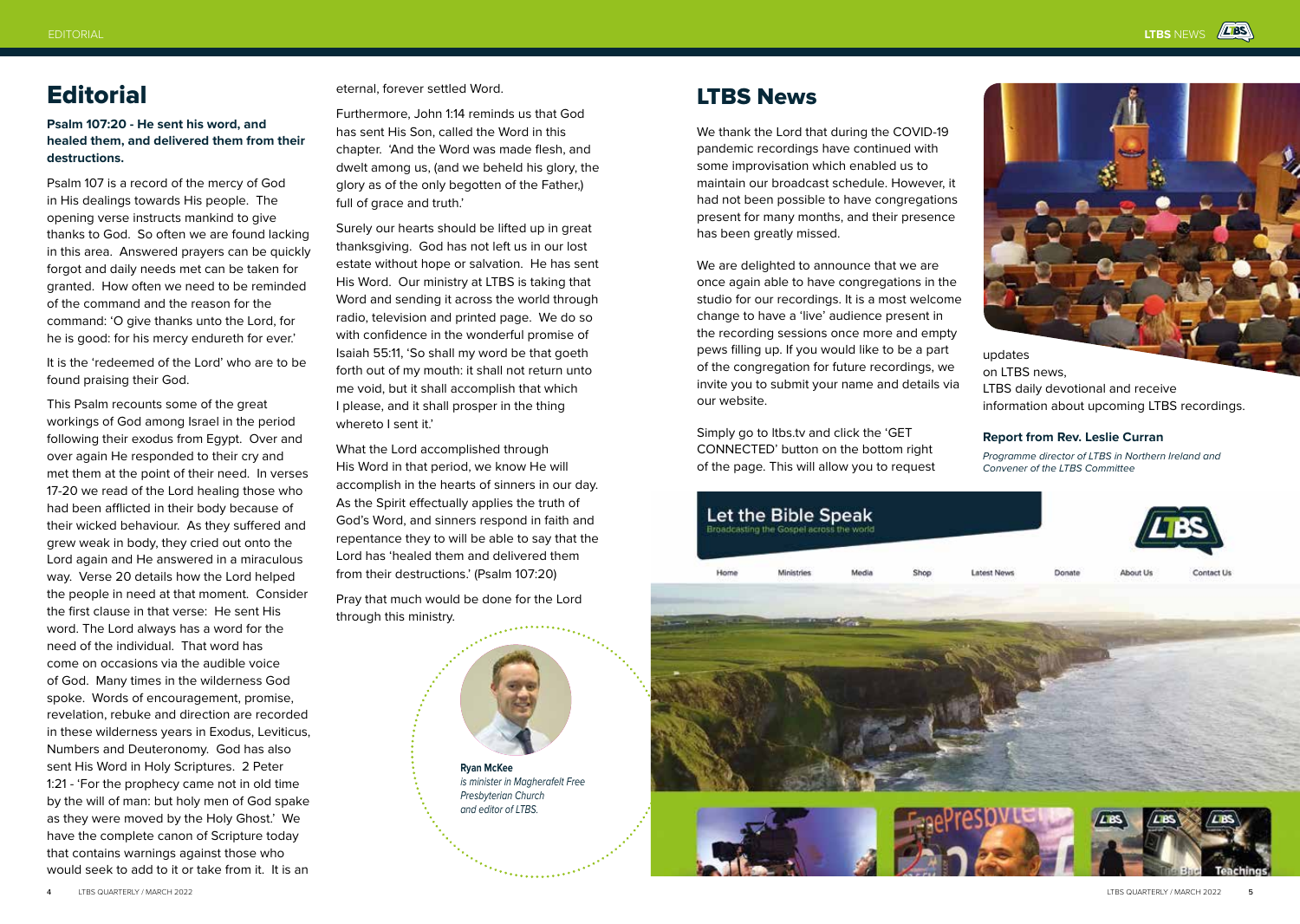### The **Requirements** for **Service**



**Romans chapter 12**<br>
verse 1 speaks of t<br>
that we should render to verse 1 speaks of the 'reasonable service' God. The requirements for service set out in in the first two verses of that chapter follow the wonder expressed concerning God's wise and sovereign plan of salvation at the end of chapter 11.

Romans 11 verse 33 declares, 'O the depth of the riches both of the wisdom and knowledge of God!' Verse 35 asks what we can offer to God, 'Or who hath first given to him, and it shall be recompensed unto him again?' Verse 36 states that all things belong to God, 'For of him, and through him, and to him, are all things: to whom be glory for ever. Amen.'

When we think of who God is; the infinite, eternal and holy God, the One who possesses and controls all things and the One who has planned our salvation, how can we do anything other than serve Him?

*We can only serve the Lord when we have received, through faith and repentance, His cleansing from our sins*.

Thus we are exhorted in Romans 12:1, 'I beseech you therefore, brethren, by the mercies of God.' The Lord has shown mercy to us, who are not worthy of the least of His mercies. As the recipients of His mercy, we should be His willing servants. Those who have not experienced God's mercy cannot be His servants.

Salvation is essential for service. God has provided salvation through the life and blood shed of His dear Son who is the greatest Servant. We can only serve the Lord when we have received, through faith and repentance, His cleansing from our sins. The true servant is always conscious that, but for the grace of God, he would be the slave of sin.

The gift of God's salvation includes our deliverance from hell as well as our privilege of service. 'For by grace are ye saved,' (Ephesians 2:8) cannot be detached from, 'For we are his workmanship, created in Christ Jesus unto good works, which God hath before ordained that we should walk in them,' (Ephesians 2:10). Service does not originate within us but in the mind of God. God has purposed that service will flow from hearts willing to obey Him because they are thankful for His mercy.

In service we present our 'bodies a living sacrifice.' To give ourselves entirely away to God's will requires a childlike trust. When presenting ourselves to the Lord, we do not know the service He will ask of us. Faith believes that whatever hardships service will require, the Lord will give

grace to endure them. Faith also judges that whatever suffering service brings, the Lord Jesus is worthy of it all. Faith is confident that God will enable us to do what He asks.

Our presentation of ourselves for service is to be 'holy.' We must be holy to serve the Lord. The servant is always striving for greater likeness to His Master in purity and obedience to the will of God. Robert Murray M'Cheyne's words regarding the Christian ministry can be applied to all forms of Christian service, 'It is not great talents that God blesses so much as great likeness to Jesus. A holy minister is an awful weapon in the hand of God.' A heart surrendered and a holy life are, 'acceptable unto God.'

The servant who reaches this point recognises that this is his 'reasonable service.'

*The servant is always striving for greater likeness to His Master in purity and obedience to the will of God.*

He is not conscious of his work being exceptional or praiseworthy. The Lord's servant realises that at best his service is reasonable, considering all that he has received from the Lord.

Romans 12:2 indicates that separation from the sins of this present evil world is necessary in order to serve the Lord, 'And be not conformed to this world.' We should not conform to the moral standards of the world in serving the Lord. The way we live and the way we serve should be conformed to the Word of God. This requires a regular examination of our hearts and conduct to guard against conformity to the world's standards.

In addition, the mind of the servant must be renewed, 'but be ye transformed by the renewing of your mind.' The Lord's service cannot be sincerely performed with the mindset of this world. The ungodly world speaks of service but thinks of opportunities for personal advancement, popular acclaim and a place in history. It is possible to be separated from the world's outward sins but have the world's spirit inwardly, promoting ourselves under the guise of serving the

Saviour. The Lord's servant must have a transformed mind; a mind renewed by the power of the Holy Spirit; a mind whose objective is doing the Lord's will for the Lord's glory regardless of recognition, cost or apparent success.

When we are being transformed day by day into the likeness of our Saviour we, 'prove what is that good, and acceptable, and perfect, will of God.' Service requires a heart that earnestly desires to please the Lord by knowing and doing His will. When we are determined to know God's will, our service will be revealed to us.



*is licentiate minister in Tavistock Free Presybyterian Church, England.*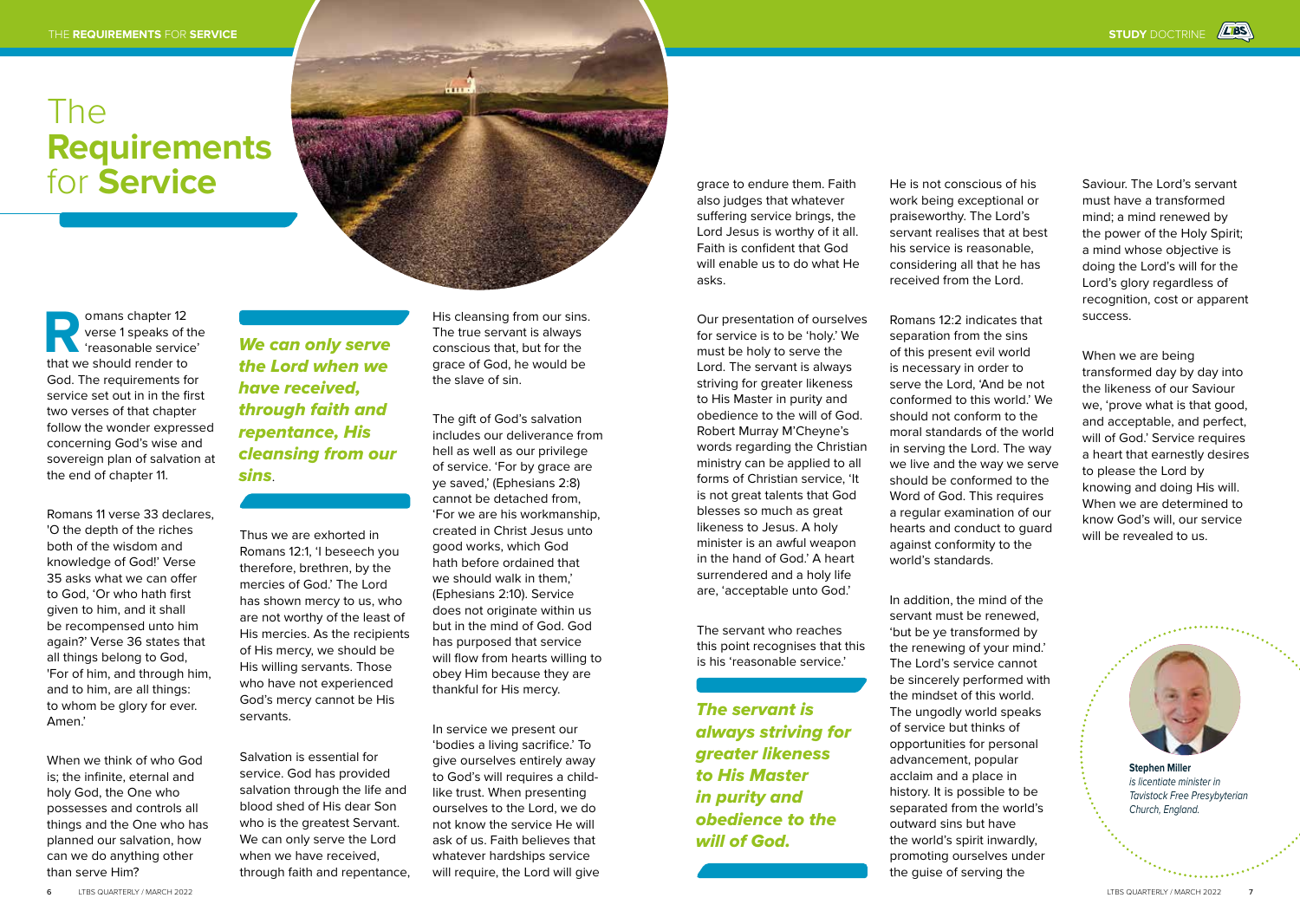# **How Can I Serve** the **Lord?**

**As for me and my house we will serve the Lord. Joshua 24:15** 

o many, this<br>
expression means<br>
becoming a minister,<br>
a missionary or, indeed, any expression means becoming a minister, occupation associated with Christianity that takes up most or all the working week. Undoubtedly, a believer who hears the call of God to such a field of labour is indeed serving the Lord. However to use the term 'serving the Lord' only in this narrow sense robs believers of an appreciation that we are all, in Christ, servants.

The statement of Joshua in Joshua 24:15 gives a fuller picture of how service to the Lord is to be viewed.

#### **It is a personal obligation.**

Although Joshua called upon the people of his day to make up their minds on the issue of whom they would worship and serve, he and his household had no question over the matter. 'As for me and my house we will serve the Lord.' He did not shirk this duty or

believe it was just a duty for someone else. Joshua would personally serve the Lord.

When the boy Samuel heard the voice of God, Eli instructed him wisely as he informed him what he ought to say when God spoke again, 'Speak, Lord, for thy servant heareth.' The words of David in Psalm 116:16 are also applicable: 'O LORD, truly I am thy servant; I am thy servant, and the son of thine handmaid: thou hast loosed my bonds.' This is something you and I must do.

*What must compel us, however, is the love of Christ toward us in rescuing us from Hell and bringing us to God through the gospel.*

**We are compelled to serve.** The words of Joshua at the

beginning of this chapter record the great things the Lord has done for his people, that is, in bringing them out of Egypt, providing for them in the wilderness and going before them in battle, particularly in Caanan. What must compel us, however, is the love of Christ toward us in rescuing us from Hell and bringing us to God through the gospel. Paul often speaks of service for God done in this light. When speaking of the gifts to be collected for the wants of God's people he encourages the Corinthians to abound in their giving, and reasons with them in 2 Corinthians 8:9, 'For ye know the grace of our Lord Jesus Christ that though he was rich yet for your sakes he became poor, that ye through his poverty might be made rich.' Service to God is compelling because we are the objects of the love and compassion of God in salvation.

**It must be decisive.** Joshua is encouraging the need for decisiveness. He is saying, don't waver over this matter. Don't be indecisive on the

issue of whom you will follow as your guide. The proper response is the decisive, 'I am going to serve the Lord. No one and nothing is going to take His place.'

The Lord Jesus emphasised this in Matthew 6:24: 'No man can serve two masters: for either he will hate the one, and love the other; or else he will hold to the one, and despise the other. Ye cannot serve God and mammon' Love for the ungodly worldly practices and serving the Lord cannot stand co-exist. Let us then devote ourselves decisively to the Lord's service.

#### *All that we do is done with an eye toward the Lord.*

Surely these words remind us that service is to be comprehensive. By that I mean it must encompass our whole life. All that we do is done with an eye toward the Lord. Joshua is really saying I will give myself to serving the Lord, every part of me.

Serving the Lord is not like an act of charity, which is completed and then ordinary life moves on. Service toward God encompasses all. 'Whatsoever we do we do it unto the Lord,' 1 Corinthians 10:31.

Taking these words, let us consider some applications.

**Our times of worship are part of our service to God.** When we come to God's

house to praise and meditate upon God's truth, this is service. Our time at the house of God should not be merely a meeting place with other believers but a meeting with God. Our praying, singing and thoughts would then all become focused and concentrated upon the Lord. We should not partake in a dry, dead practice with no concentration.

#### **It will include the work that goes on in the local body of believers.** The opportunities to take part in Sunday School work and various other youth works are in view here. What about the practical duties

which are part of maintaining a witness for Christ? The efforts to evangelise in our local area and elsewhere, when opportunity arises, are surely part of this service to the Lord.

**It will include our family life.**  Indeed 1 Corinthians 10:31 clearly shows that eating and drinking is to be done to the glory of God. That being the case everything in the home is included. Husbands are required to love their wives and wives to submit to their husbands. Parents duty to their children is be under the Lord's instructions. Mention in the scripture is made of fathers not provoking their

children to wrath as well as being responsible for the instruction and nurturing of their children in the things of God. Ephesians 6:4. Mothers are told to 'love their children.' Titus 2:4.

**LES** 

#### **Our workplace is one of service to the Lord.** In

Ephesians 6:5 Paul reminds us that even slaves in his day were to be mindful that in such a position they were to give their masters service by doing their duty unto the Lord. This would not preclude them from desiring their freedom, as scripture is not teaching that slavery was right. Simply, Paul is showing that whatever the status in life, secular work was to be done in light of the fact that we are servants of Jesus Christ and so our work is to be firstly, toward Him.

Believer, let us dedicate ourselves to serving the Lord, as Joshua did.



*is minster in Banbridge Free Presbyterian Church, Northern Ireland.*

8 LTBS QUARTERLY / MARCH 2022 LTBS QUARTERLY / MARCH 2022 9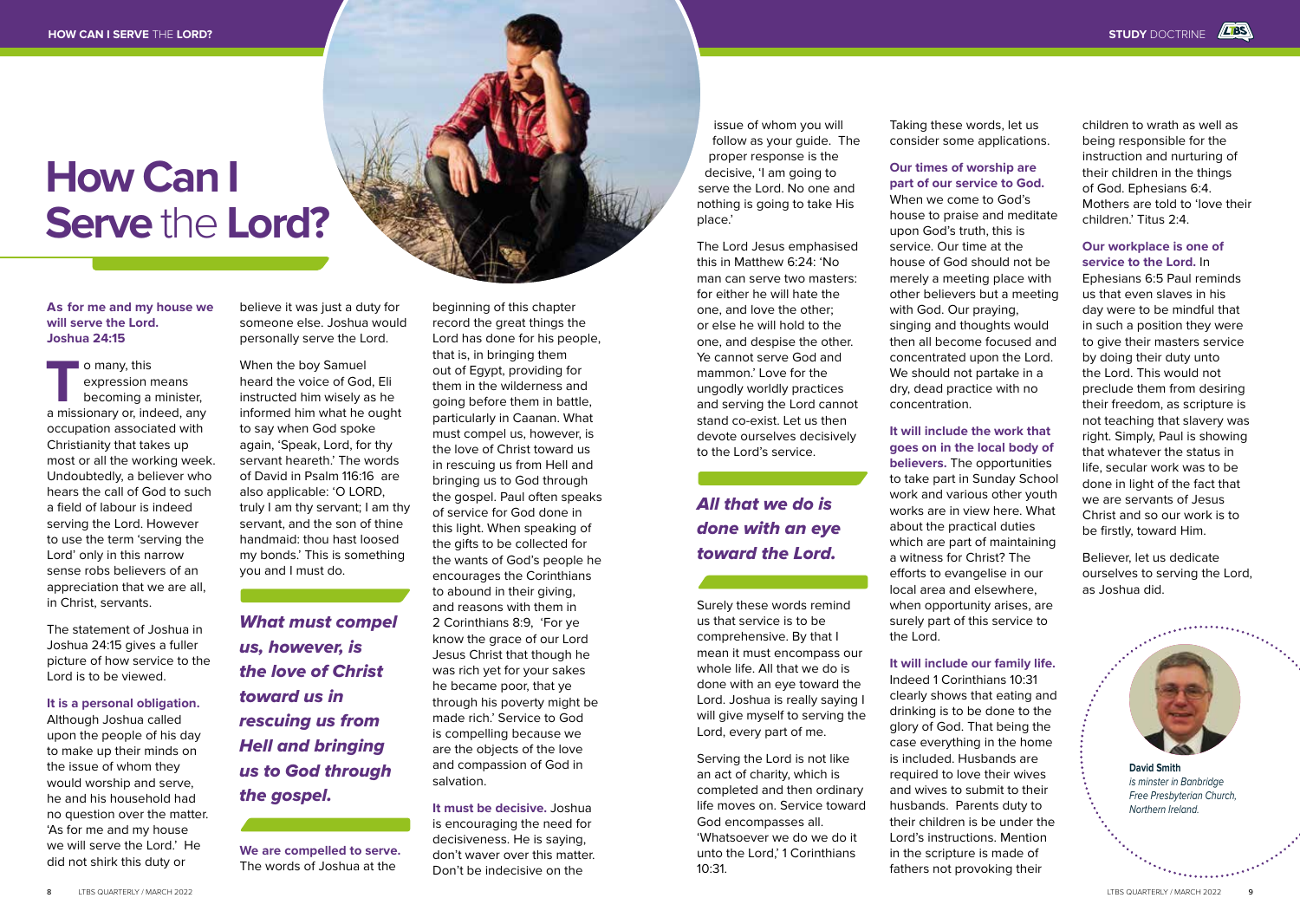# **Length** of **Service**



**W**e are never too<br>
young to begin<br>
christ, in that a child can young to begin our service for serve the Lord in his own simple way. Nor are we ever too young in the faith to commence labouring for our Saviour; often we see those just converted engaging in Christian work. Likewise, we are never too old to bring honour and glory to the God we love by doing what we can, especially in the ministry of prayer, one of the greatest tasks in which to involve ourselves.

*Likewise, we are never too old to bring honour and glory to the God we love by doing what we can, especially in the ministry of prayer, one of the greatest tasks in which to involve ourselves.* 

As a young boy of ten, just converted to Christ, having had the privilege of growing up in a Christian home, I began to develop a desire to do something for the Lord in those tender years of childhood. As time rolled on into my adolescent and teenage years that desire grew and intensified.

I had the joy and privilege of growing up under the ministry of 'Mr. Evangelist' in the Free Presbyterian Church, Rev. Kenneth Elliott, who constantly encouraged young people to engage in the Lord's work where possible. Consequently, as young men and women, we were swept, I believe by the Lord Himself, into various aspects of ministry, including door-to-door outreach, children's work, and the Sunday School ministry.

I entered Bible College at the age of nineteen to train for the Christian ministry and I have been serving the Lord ever since, for the past 40 years. I know not what the future has in store, but in the mercy of God, as health and

strength permit, there will always be a work to do for Christ until that day God calls me home to Glory.

The Scriptures highlight the fact that young people were actively involved in serving God. Samuel was just a small boy when he was presented by his parents for service in the tabernacle. As a child, we are told, he 'grew on, and was in favour both with the Lord, and also with men.'

David, it seems, was a teenager when he stepped forward and slew the giant Goliath. Joash was only seven when he came to the throne and 'did that which was right in the sight of the Lord.' Later, in Israel's history, Josiah, another boy of great piety, ascended the throne at eight years of age. What about the little maid in the story of Naaman, or the young lad in New Testament times who stepped up to the mark with his five barley loaves and two small fishes?

If these examples are not convincing enough, I take you to the greatest example of all, the child Jesus, just

a boy of twelve, sitting in the temple amidst the doctors of divinity, astonishing all who heard Him. Do you remember what Jesus said on that occasion? – 'I must be about My Father's business.' Isn't it the prayer of every godly parent and earnest pastor that our children would feel this way, and walk in the steps of Christ, and be about our Heavenly Father's business while they are young?

Then, of course, you are never too old to serve the Lord. The words of the Psalmist are an amazing encouragement to those who are most senior among us (Psalm 92:12–16). He reminds us that the righteous 'shall still bring forth fruit in old age.' Abraham was seventy-five when he departed from Haran to go into the land of Canaan where he became great in the sight of the Lord. Moses was eighty when he entered upon the great calling of God in his life, to lead the children of Israel out of Egypt to the Promised Land and it took him forty years.

In the New Testament we have the outstanding examples of Simeon and Anna. Their stories are a remarkable testimony of serving God faithfully in old age (Luke 2:25–38). The beloved John, the youngest of the twelve apostles, outlived all the others. His

lifespan probably covered most of the first century. He was used mightily of God in many ways, not least in penning John's Gospel, three epistles and the book of Revelation.

#### *It blesses my heart as a pastor to watch children and young people getting involved in Christian work ...*

It blesses my heart as a pastor to watch children and young people getting involved in Christian work: a little boy, just recently converted, going into school to tell his friends what Christ had done in his life, a young teenage woman standing up to give a testimony, another young man helping on an outreach programme. Over the years I have brought dozens of young people to serve the Lord short-term on the mission field – we are never too young to engage in the Lord's work.

How my heart leaps for joy when I hear the 'mothers in Israel' pray, or watch the old saint in his eighties distribute gospel literature, or the pensioner with her substance honouring the Lord. We soon discover that it is often the senior saints who form the backbone of our various congregations, who continue

to be faithful, diligent and a tower of strength to others around them. We are never too old to serve the living Christ.

George Muller served the Lord until God called him home, aged 92. He did follow-up work for D.L. Moody, preached for Charles Spurgeon, and inspired the missionary faith of Hudson Taylor. He spent most of his life in Bristol, England and pastored the same church for sixty-six years. He is known around the world for his orphan ministry. He built five large orphanages and cared for over 10,000 orphans in his life. When he turned 70, he fulfilled a lifelong desire for missionary work, and for the following 17 years, until he was 87, he travelled to 42 countries, preaching on average once a day, and addressing some three million people. Truly 'the righteous…shall still bring forth fruit in old age.'



**David Park** *is minster of Hebron Free Presbyterian Church, Ballymoney Northern Ireland.*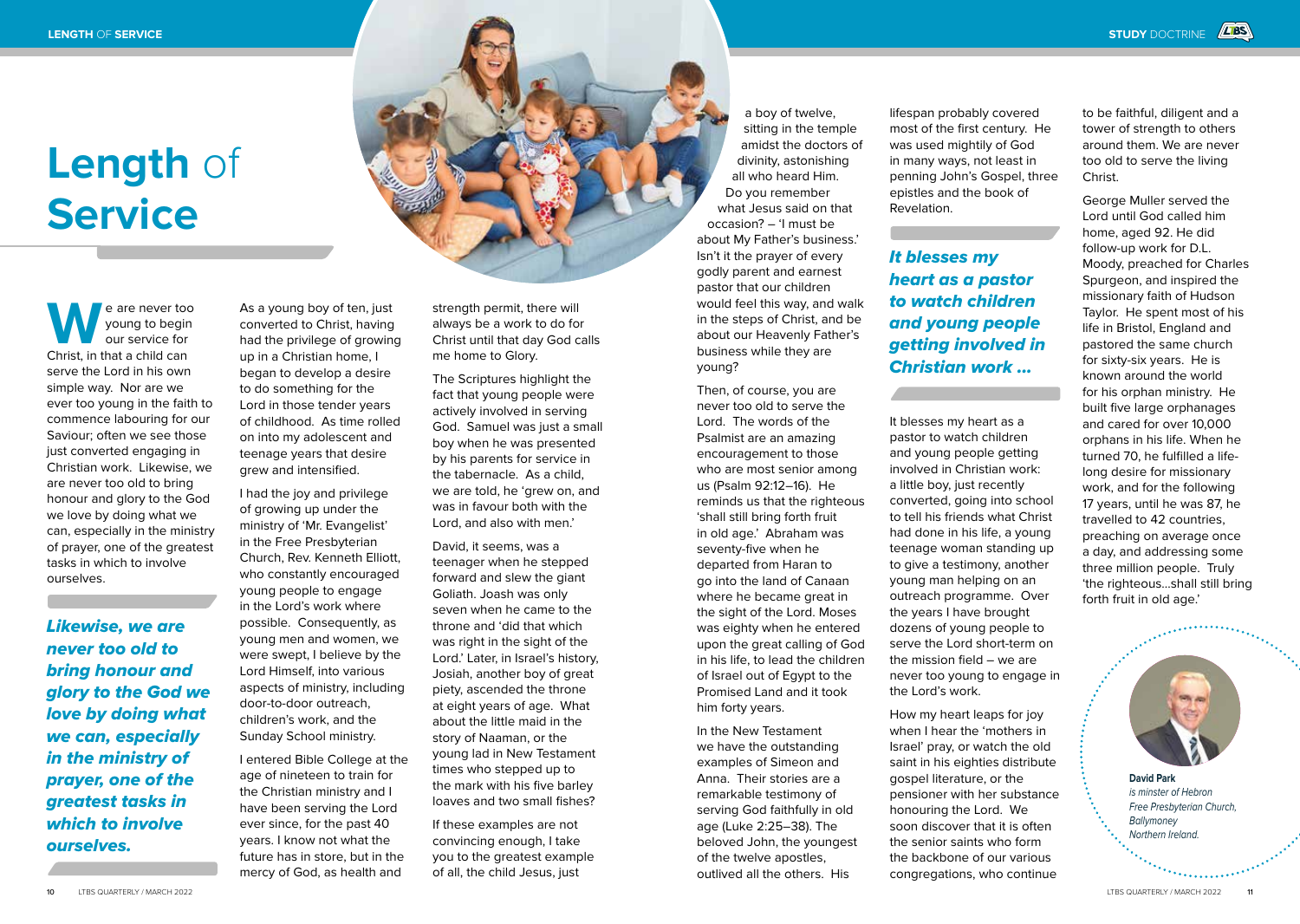### The **Call** to **Full Time Service**

**W** hen we first<br>
in Holy Scripture<br>
(Acts 4:36-37) he is doing meet Barnabas in Holy Scripture something for Christ; and when we last meet him (Acts 15:35-41) he is still serving Christ. Like many of God's faithful servants he realised he was saved to serve. (Ephesians 2:8-10)

Scripture is very careful to show us the sphere of Barnabas's service for the Lord. There are Biblical principles being taught when we study and consider the area of Barnabas's service for Christ.

#### **(1) His Service is connected with the local church**

Barnabas sold land and brought the money to his local church in Jerusalem. (Acts 4:36-37)

He introduced Saul of Tarsus to the local church and got him involved in the work there. (Acts 9:26-28)

When Barnabas came to Antioch he encouraged believers in that place to get involved in the work of the local church. Then he went to Tarsus and found Saul and brought him to Antioch and for a whole year both men served faithfully in the local church in Antioch. (Acts 11:23-26)

Barnabas was serving under the authority of the elders of the local church at Antioch and the Spirit of God called him to full time service. It was the local church that sent both Barnabas and Saul into the mission field. (Acts 13:1-2)

Scripture points this out for good reason. Christ, the Head of the Church, has placed His authority for the governance of His church under the local assembly. It is here we are called to serve and submit to the doctrine and discipline of the Word.

Sadly today we have many who break away from the authority of the local church and they begin their own works; they plant a new church, they start a new ministry or they commence a para church organization. But Christ would have

His people under the authority of the local church. Membership of a local church is the Scriptural way to acknowledge and submit to that authority. Christ would have us work with accountability under the discipline of the local church.

*Scripture points this out for good reason. Christ, the Head of the Church, has placed His authority for the governance of His church under the local assembly.* 

It is Christ's will for all believers to attend faithfully, support regularly and get involved individually in the work of Christ in the church where He has placed us. It is here Christ wants us to serve and it is here that He will use and bless our service for Him. When possible be in

your place at both Services on the Lord's Day. Come to the times of prayer and if you cannot make the midweek service at least get to a prayer meeting on the Lord's Day. Seek to bring others to the services especially the gospel meeting. Seek out children and young people and invite them to the Sunday School, children's and youth meetings. Pray for the work and get involved in the life and service of the local church. This is the will of God for you.

#### **(2) His Service is considered for the LARGER CHURCH**

As Barnabas was busy in the local assembly the Spirit of God singled him out and called him to work for the good of the larger Church. Can you imagine someone not involved in the local church coming to the oversight and saying the Lord has called me to serve on the mission field?

Surely, if we have no interest in souls and service in the local and surrounding area then how could we be burdened for a foreign field? The local church is our training ground; it is here God proves us and from here He calls His labourers to the work of the larger church.

It is interesting to notice how Barnabas discovered the will of God for full time service. He was living in

#### *Surely, if we have no interest in souls and service in the local and surrounding area then how could we be burdened for a foreign field?*

obedience to the revealed will of God. In Acts 13:2 we are told he 'ministered to the Lord.' The word 'ministered' can be rendered, 'to serve obediently.'

Therefore, it was while he was already obeying God's will for his life that the Holy Ghost called him to full time service. Furthermore, he was clearly burdened about full time service as Acts13:2 suggests with the words 'and fasted.' Barnabas was seeking the Lord in earnest, concentrated prayer to know the mind of God for future service. He is determined to seek the Lord and makes it a matter of priority to know the will of Christ for his life. The answer he desperately needed came when the Holy Ghost said, 'Separate Me Barnabas…for the work whereunto I have called (him).' The concealed will of God was sought and found in earnest prayer and through the Word of God by one who was already walking in obedience to the revealed will of God.

Perhaps there is someone reading this and you are burdened about full time service and long to know the will of God for your life? What you need to do is to keep serving the Lord where you are, and give yourself to earnest and concentrated prayer about the matter, waiting for the Lord to speak to you through His Word. Once you know the will of God then follow through and the Lord will be with you and will bless you.

*The concealed will of God was sought and found in earnest prayer and through the Word of God by one who was already walking in obedience to the revealed will of God.* 

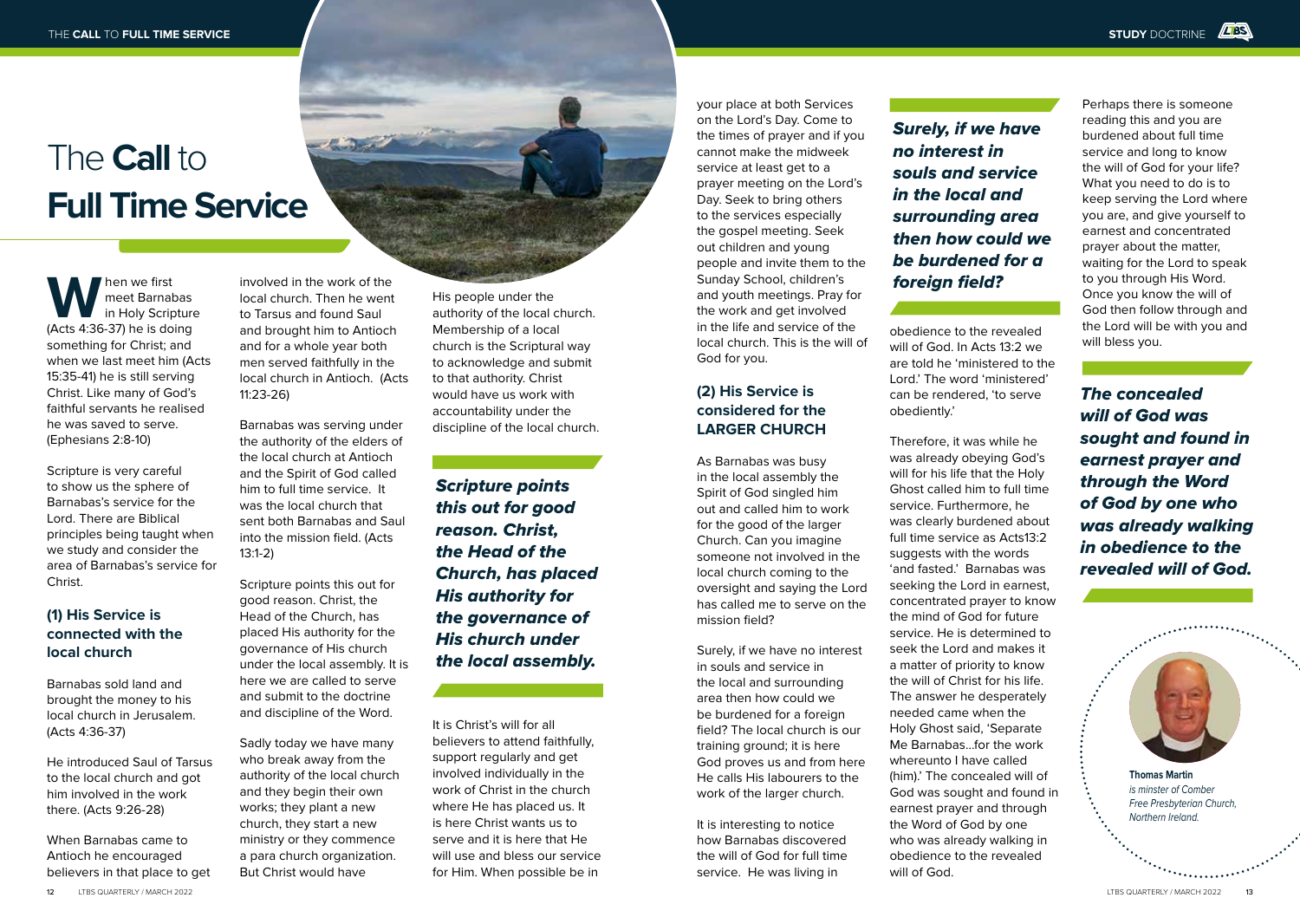# **Engagement**  in **Service**

s we enter year<br>
three of this global<br>
pandemic, every<br>
Christian worker needs fresh three of this global pandemic, every encouragement. To some it may appear that ground that was hard won over past years of ministry has been lost. Gospel ministries and missions have been frustrated, and some plans to extend God's kingdom have fallen flat. Still, because we serve the Lord God of creation who also actively controls all things by His works of providence there is encouragement for us all.

#### *We should, therefore, be encouraged that God is at work in this world by His almighty providence.*

Notwithstanding the stresses caused by the horrors of this pandemic, we know that God has not changed, nor

has one promise of His word failed. We should, therefore, be encouraged that God is at work in this world by His almighty providence. The Heidelberg catechism defines God's providence as:

**The Almighty and everywhere present power of God, whereby, as it were by his hand, he upholds and governs heaven, earth, and all creatures; so that herbs and grass, rain and drought, fruitful and barren years, meat and drink, health and sickness, riches and poverty, yea all things come not by chance, but by his fatherly hand. [Q. & A. 27]**

It is unthinkable that the Creator of all things for His own purpose and glory should for one moment hand the world over to the powers of chance, without His government and preservation. We should remember, therefore, that gospel work is totally dependent on God's controlling hand.

To stay encouraged in our service for the Lord it is

also necessary to realise that God's will commanding differs from God's will intending. God has clearly revealed His commands to go into all the world to preach the gospel. Without doubt God wants every soul in this world to hear the gospel of His Son. This applies to our neighbour as well as to the foreigner. We do not know however, when, where nor in whom He will work to save souls as the Lord builds His church. But we know that His will shall be done and that His elect people shall be safely brought home to glory.

To overcome the ongoing challenges in God's service, we must always remember that God ordains the means as well as the outcome of gospel work. God is pleased to use us as His chosen vessels, even earthen vessels, to fulfil His purpose in the salvation of souls. Just as we must plough the fields and sow the seed, year by year, expecting the sun to shine and the rain to fall to give a harvest, so we must sow the gospel-seed and

wait for God to give His Spirit to bring forth a spiritual harvest in His church.

When God purposes to build His church, He will send an evangelist or a Bible preaching pastor so that the work of witnessing and pastoral ministry are provided. We go, therefore, not at our own charges, nor do we wait aimlessly for the blessing of God; rather, we are called to use the means of grace that God has ordained, that the local church might be a light to souls in this darkened world. Zacharias Ursinus, who wrote the Heidelberg Catechism, commenting on the providence of God, gave three clear reasons why means are to be employed:

**1. That we may render obedience to God, who has ordained both the ends and the means for the attainment of these ends, and has prescribed them unto us, otherwise we tempt God at our peril.**

**2. That we may obtain the good things promised to us.**

**3. That we may retain a good conscience, even though we do not always obtain the things desired and expected in the use of these means."**

The preacher in the Old

*To overcome the ongoing challenges in God's service, we must always remember that God ordains the means as well as the outcome of gospel work.*

#### Testament book of Ecclesiastes stated:

He that observeth the wind shall not sow; and he that regardeth the clouds shall not reap. As thou knowest not what is the way of the spirit, nor how the bones do grow in the womb of her that is with child: even so thou knowest not the works of God who maketh all. In the morning sow thy seed, and in the evening withhold not thine hand: for thou knowest not whether shall prosper, either this or that, or whether they both shall be alike good. (Ecclesiastes 11:4-6)

These words of divine wisdom exhort us to serve God faithfully and wholeheartedly in the face of adversity, and to do so with full expectation that 'the Almighty and everywhere present power of God' will bless our every effort to

extend His kingdom. As long as we use the means God's has ordained, we may labour in full hope of God's blessing. We can then stay encouraged by leaving the outcome to the wisdom and power of God, who is always there controlling.

*We search the starlit Milky Way A million worlds in rhythmic* 

*sway*

*Yet in our blindness some will say*

*There is no God controlling!*

*But as I gaze from sphere to sphere New wonders crowd the eye, the ear And faith grows firmer every year My God is there, controlling!*

[Attributed to William Watkins Reid, 1890-1983]



**Ian Goligher** *has retired from the pastorate having served in Colverdale, British Columbia, Canada. He currently works in radio ministry with LTBS in Canada.*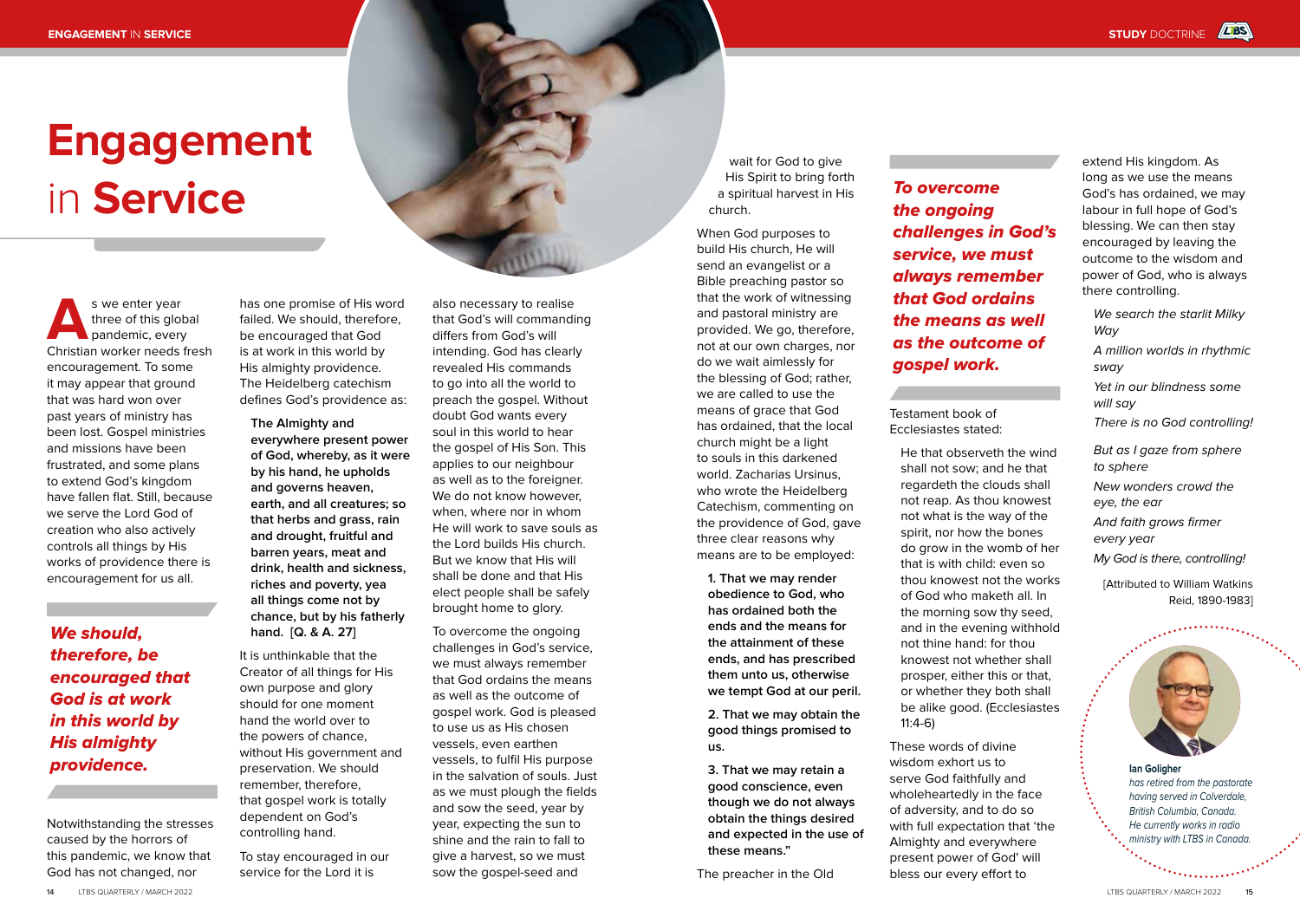# The **Sword** of **the Spirit** - **C. H. Spurgeon**



Extract from a Sermon entitled The Sword of the Spirit Delivered on Lord's-Day Morning, April 19th, 1891, by C. H. Spurgeon. Based on Ephesians 6:17.

**W** the Word under<br>
the Word under<br>
but we are to take it as a the Word under other matters; sword: which means, as I understand it, first, believe it. Believe every portion of it; believe it with a true and real faith, not with a mere credal faith, which says, "This is the orthodox thing." Believe it as a matter of fact for every day, affecting your life. Believe it. And when you have believed it, then study it. Oh, for a closer study of the Word of God! Are there not some of you who have never even heard or read all that the Lord has said? Are there not passages of the Bible which have never been read by you? It is a melancholy fact that there should be even a line of the sacred Scriptures which has never once come under your eye. Do read

beginning to end. Begin tomorrow: nay, begin to-day, and go steadily through the whole of the sacred books, with prayer and meditation. Never let it be suspected by you that God has recorded truths in his Word which you have never even once read. Study the Word, and work out its meaning. Go deep into the spirit of inspiration. He gets most gold who digs the deepest in this mine. They used to say of certain mines in Cornwall that the deeper you went the richer was the ore; assuredly is it so with the mines of inspired Scripture. The deeper you go under the Spirit's guidance the larger is the reward for your toil. Take the sword with

the Bible right through, from

*The deeper you go under the Spirit's guidance the larger is the reward for your toil.*

the grip of sincere faith; hold it fast by a fuller knowledge, and then exercise yourself daily in its use. The sword is to be taken for earnest fight. You will not be long before occasion arises in such a world as this. You will have to parry with it, to pierce with it, to cut with it, and to kill with it. "Where shall I begin?" says one. Begin at home, and, for many a day, you will have your hands full. When you have slain all the rebels at home, and long before that, you may take a turn at those around you in the world, and in the professing church. Inside your own heart you will find a band of bandits which should be exterminated. There will always be need to keep the sword going within your own territory. End this civil war before you go into foreign parts.

We are to take this sword with a purpose. We are to use it that we may be able to stand and to withstand. If you want to stand, draw the sword, and smite your doubts. How fiercely unbelief

assails! Here comes a doubt as to your election. Pierce it through with the Word. Anon comes a doubt as to the precious blood. Cleave it from head to foot with the assurance of the Word that the blood of Jesus cleanseth us from all sin. Here comes another doubt, and yet another. As quick as arm can move, drive texts of Scripture through every new fallacy, every new denial of truth, and spit the whole of them upon the rapier of the Word. It will be for your good to kill these doubts outright. Do not play with them, but fight them in real earnest. You will find that temptations also will come in hordes. Meet them

#### *If you want to stand, draw the sword, and smite your doubts.*

with the precepts of sacred Writ, and slay even the desire of evil by the Spirit's application of the Holy Word. The washing of water by the Word is a glorious cleanser. Discouragements will arise like mists of the morning. Oh, that God's Word may shine them away with the beams of the promises! Your afflictions multiply, and you will never be able to overcome impatience and distrust except by the infallible Word of God. You can bear trial, and bear it patiently, if you use this weapon to kill

#### *How the devil laughs when we try to make converts apart from Holy Scripture and the Holy Spirit!*

anxiety. You will "stand fast in the evil day", and having done all, you will still stand, if this sword be in your hand.

You have not only to stand fast yourselves, but you have to win souls for Christ. Do not try to conquer sin in others, or capture a heart for Jesus, except with the sword of the Spirit. How the devil laughs when we try to make converts apart from Holy Scripture and the Holy Spirit! He laughs, I say; for he derides our folly. What can you do, you children, playing with your little wooden swords—what can you do against men covered from head to foot with the steel mail of the habit of sin? Sunday-school teachers, teach your children more and more the pure Word of God; and preachers, do not try to be original, but be content to take of the things of Christ, and show them to the people; for that is what the Holy Ghost himself does; and you will be wise to use his method and his sword. No sinner around you will be saved except by the knowledge of the great truths contained

in the Word of God. No man will ever be brought to repentance, to faith, and to life in Christ, apart from the constant application of the truth through the Spirit. I hear great shouting, great noises everywhere, about great things that are going to be done: let us see them. The whole world is going to be embraced within the church; so they say. I fear the world will not be much the better for inclusion in such a church. Big boasters should heed the word of the wise man, "Let not him that girdeth on his harness boast himself as he that putteth it off." If the champion goeth forth with any other sword than the Word of God, he had better not boast at all; for he will come back with his sword broken, his shield cast away, and himself grimy with dishonour. Defeat awaits that man who forsakes the Word of the Lord.

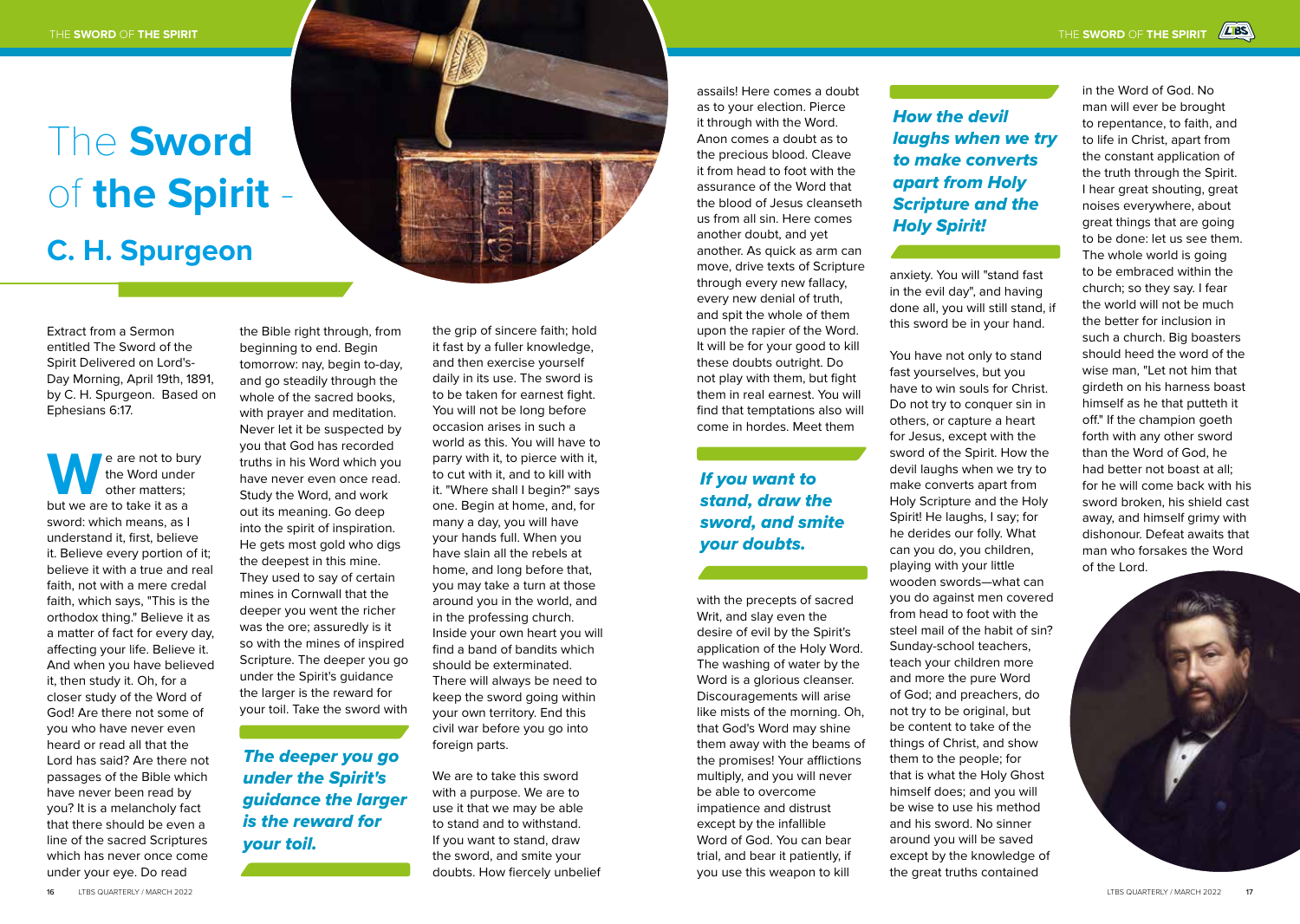## **Bible Words - Mercy**

**There are several words<br>
in both Testaments<br>
translated 'mercy'<br>
in our English Bibles. The** in both Testaments translated 'mercy' most common in the original Hebrew is 'chêsêd.' One Bible commentator notes that this Hebrew word has no equivalent in other languages. It speaks of an abounding kindness and favour. It first appears in Genesis 19 when Lot recognises the mercy of God in sparing him from the destruction of Sodom.

In the Greek New Testament, the root word most often translated 'mercy' is 'eleos'. It appears first in Matthew 5 as Christ presents the beatitudes at the Sermon on the Mount.

*When we consider the use of the word 'mercy' in the Scripture our hearts naturally consider the mercies of God.*

18 LTBS QUARTERLY / MARCH 2022 LTBS QUARTERLY / MARCH 2022 19

When we consider the use of the word 'mercy' in the Scripture our hearts naturally consider the mercies of God. In Psalm 136 we are reminded some 26 times that 'his mercy endureth for ever.' One Bible Dictionary defines mercy as 'a form of love, especially directed toward the needy or unworthy.' Surely that defines our relationship with God? We are so needy and unworthy, yet the LORD extends His love towards us. Let us meditate on the mercy of God together.

#### **The Mercy of God Stated in Scripture**

Many Bible texts point us to the mercy of God, but consider 2 Corinthians 1:3, 'Blessed be God, even the Father of our Lord Jesus Christ, the Father of mercies, and the God of all comfort.' Interestingly, the Father is described as the 'Father of mercies.' By ascribing this title to Him, Paul is seeking to show that the Lord is the author and the source of mercy. Mercy proceeds from

God. He is the fountain from which mercy springs forth.

The mercy of God is evident in our everyday lives. We have comfortable homes, we are gifted health and strength; provision is made for our needs even though we don't deserve any of these good things. In truth, all mankind deserves is eternal judgement and condemnation, but God is merciful.

Of course, we must meditate upon our Saviour. In Jude 1:21 we are instructed, "Keep yourselves in the love of God, looking for the mercy of our Lord Jesus Christ unto eternal life." We are reminded that there is coming a day when Christ will judge the unsaved and they will receive justice, suffering eternal death. But for those who belong to the Saviour, they will receive mercy, enjoying eternal life.

#### **The Mercy of God Seen in Salvation**

Titus 3:5 states, 'Not by works of righteousness which

we have done, but according to his mercy he saved us, by the washing of regeneration, and renewing of the Holy Ghost.' Immediately fallen man is humbled. There is nothing in us that can earn or merit our salvation. Indeed, there is nothing in fallen man that can even contribute to our salvation. Salvation is according to the mercy of God.

Perhaps one unsaved is reading this article? How many times have you heard the Gospel preached? Hundreds? Thousands? The Lord has been so merciful to you but still you haven't come to Christ. The Psalmist reminds us that the Lord is 'good, and ready to forgive; and plenteous in mercy unto all them that call upon thee' (Psalm 86:5). The Lord promises mercy to those who seek Him. Will you come to Him today?

#### **The Mercy of God Necessary for the Nation**

In Jeremiah 3, backsliding and idolatrous Israel is depicted as a harlot. The Lord commissions Jeremiah to call Israel to repentance. 'Go and proclaim these words toward the north, and say, Return, thou backsliding Israel, saith the LORD; and I will not cause mine anger to fall upon you: for I am merciful, saith the LORD, and I will not keep anger for ever' (Jeremiah 3:12). The Lord

promises that if Israel returns to Him, His anger against her will cease. Why? Because God is merciful.

Doesn't our own nation need to seek the mercy of God and turn from her sin? When we look around, we realise that the UK is an idolatrous nation just as Israel was. We see the idolatry of false religion, the idolatry of materialism, and the idolatry of 'self.' Our nation needs to remember that the Lord is merciful and return to Him once again.

#### **The Mercy of God Reflected in our Relationships**

The Lord Jesus instructs His people in Luke 6:36, 'Be ye therefore merciful, as your Father also is merciful.' As Christians, we are to reflect the Saviour, we are to be Christ-like, living godly lives. Christ commands us to display mercy. We must be tender-hearted and compassionate. Christians have experienced more of the mercy of God than they can articulate. We are so underserving of God's grace, yet He has saved us. Just as the Lord is merciful, so we must seek to be merciful. All too often we exhibit little mercy, compassion, or kindness in our everyday lives. Let us remember Christ's command, let us act in obedience, and seek to have that good testimony before men.

Charles Wesley's hymn pictures the sinner asking the question, 'Depth of mercy! Can there be mercy still reserved for me?' The answer is 'yes.' To the sinner who comes to Christ in faith and repentance, and cries out for forgiveness, God's mercy is promised. Have you experienced this mercy?

*Indeed, there is nothing in fallen man that can even contribute to our salvation. Salvation is according to the mercy of God.*

**Stephen Nelson** *is minister in Rasharkin Free Presbyterian Church,* 

*Northern Ireland.*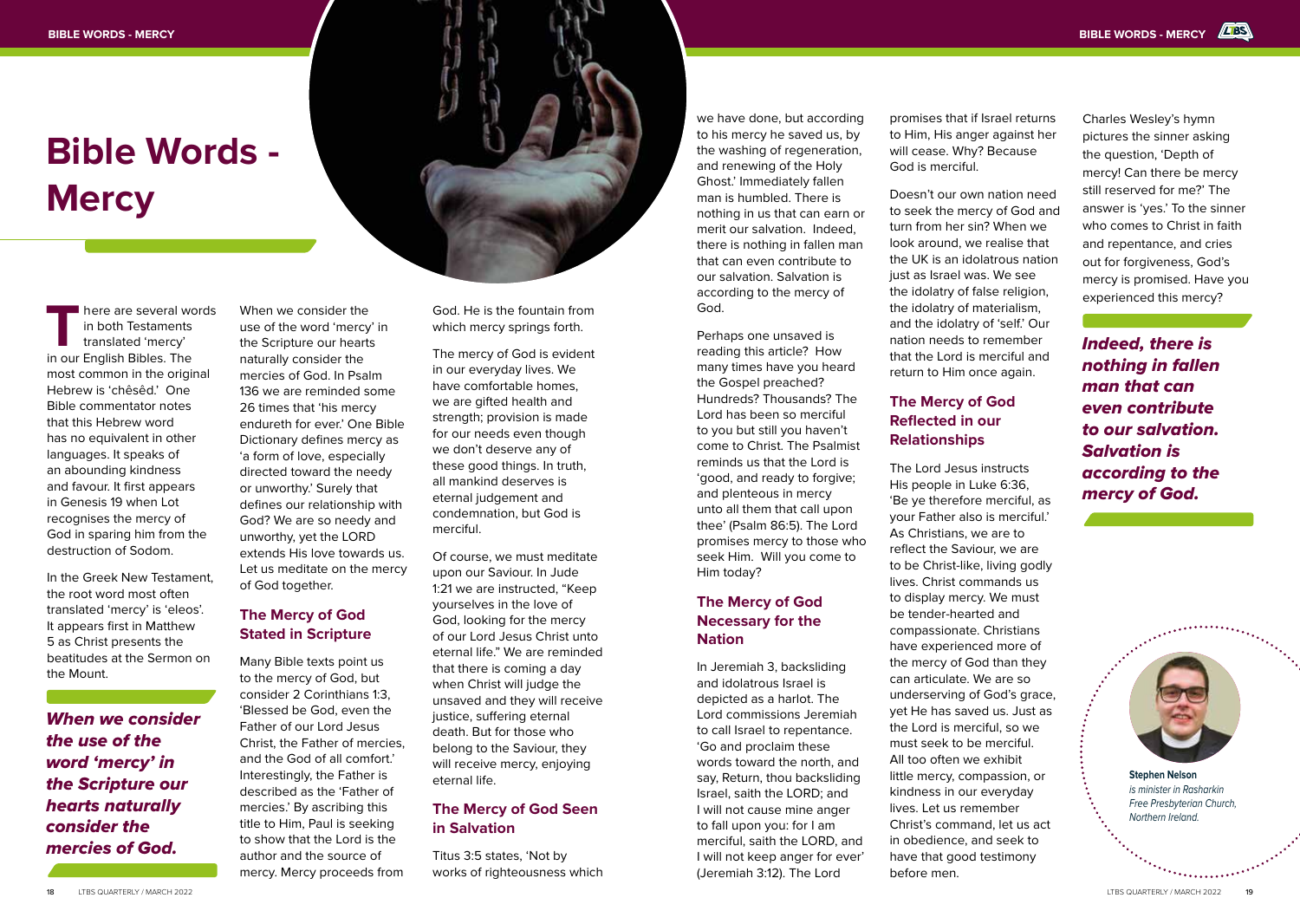# Overview of the Book of **1 Chronicles**

#### **The Particulars of the book**

**A**chronicle is a factual<br>
written account of<br>
important or historica<br>
events in the order of their written account of important or historical occurrence. The story begins in Chronicles and is continued in the books of Ezra and Nehemiah. They form a unit and tell one story. In the original Hebrew scrolls, first and second Chronicles were one book. However, between 300 and 250 BC the Hebrew Old Testament was translated into Greek. It was then that the book was divided into two. This was partly because the Greek language required more space than the Hebrew, and the two smaller scrolls were more convenient to handle than a large one. It is uncertain who wrote the book of Chronicles but Jewish tradition points to Ezra, who was both a priest and a scribe, as the author of the book. Nonetheless, the reality is, the importance of these works does not depend on identifying the human author but what they contain and communicate about God, His redemptive plan and purpose. In the Hebrew Bible, Chronicles is the final book thus reflecting the fact that it was probably

the last Old Testament book to be written.

#### **The Parentage in the book**

Beginning with Adam, the genealogies in 1 Chronicles chapters 1-9 trace the development of God's

*Nonetheless, the reality is, the importance of these works does not depend on identifying the human author but what they contain and communicate about God, His redemptive plan and purpose.*

purpose for mankind to the tribe of David. They testify to God's faithfulness in preserving the line of the promised Seed through whom God would restore His blessing to fallen man (Genesis 3:15). The exile of Israel could not overthrow God's purpose of salvation any more than previous

judgments such as the flood in the days of Noah. Genealogies were essential to the Jews as they were required to keep accurate records of their family ties for various reasons. One had to know their tribe, clan, and family relationships because property ownership was supposed to stay within the tribe. Genealogies were also needed to prove that priests and Levites had come from the tribe of Levi. Although these genealogies can seem wearisome, they remind us that God knows each of His children personally, so much so that He knows the very number of hairs on their heads (Matthew 10:30).

#### **The People in the book**

The main character in Chronicles is David

(1 Chronicles 11:1-29:30). The book of second Samuel and the book of first Chronicles, except the genealogies, are both entirely devoted to the reign of David. In 2 Samuel 2-4, it is recorded how David was made king over Judah after the death of Saul (1 Chronicles 10:1-14). Saul had been living for many years in open defiance of God, constantly stumbling from one disaster to another. He learnt was that God was no longer helping him due to his sin and that inevitable disaster would be the only result. His lowest point came when he knew that military defeat was looming and he asked for a medium to summon up the spirit of the dead prophet Samuel, to seek advice instead of calling upon the Lord (1 Chronicles 10:13). Saul's military acumen deserted him and in panic he engaged the Philistines on the flat plain at the top of Mount Gilboa. He saw his armies fail and sadly, he took his own life. Saul had foolishly sought escape from a disaster by fleeing into the righteous judgement of the God he had

rejected. Nonetheless, Saul's disastrous end was just the start of David's mighty beginning. David went on to become King of all Israel and laid the plans for the building of the temple, devoting much of his reign to collecting vast stores of gold, silver, and other building materials for it. David was forbidden by God to build the actual temple as he had been a "man of war" and had "shed much blood" (1 Chronicles 22:8 / 1 Chronicles 28:3). Hence, God assigned the task of building the temple to Solomon, David's son, who was later made king in 1 Chronicles 23:1-32.

#### **The Purpose of the book**

The purpose of Chronicles is to call people to turn from their idols and seek the Lord in holy worship, motivated by confidence in God's covenant faithfulness to the Son of God. Chronicles clearly shows us the repeated failure of man to achieve salvation and the urgent need of sinners to look to the coming Messiah, whose line of descent is traced in Chronicles. In the book of first Chronicles, we learn that God is faithful to His people and keeps His promises. We can clearly see the fulfilment of God's promise to David when he is made king over all Israel. Chronicles teaches us that obedience brings blessing while disobedience brings judgment. This is obviously demonstrated through the

story of Saul (1 Chronicles 10:1-14). The book of first Chronicles is a chronicle of the sin, repentance, forgiveness, and restoration of the nation of Israel. In the same way, God is patient with us and forgives our sin when we come to Him in true repentance (1 John 1:9). We can take comfort in the fact that He hears our prayer of sorrow, forgives our sin, restores us to fellowship with Him, and sets us on the path of peace and contentment.

*The purpose of Chronicles is to call people to turn from their idols and seek the Lord in holy worship, motivated by confidence in God's covenant faithfulness to the Son of God.*

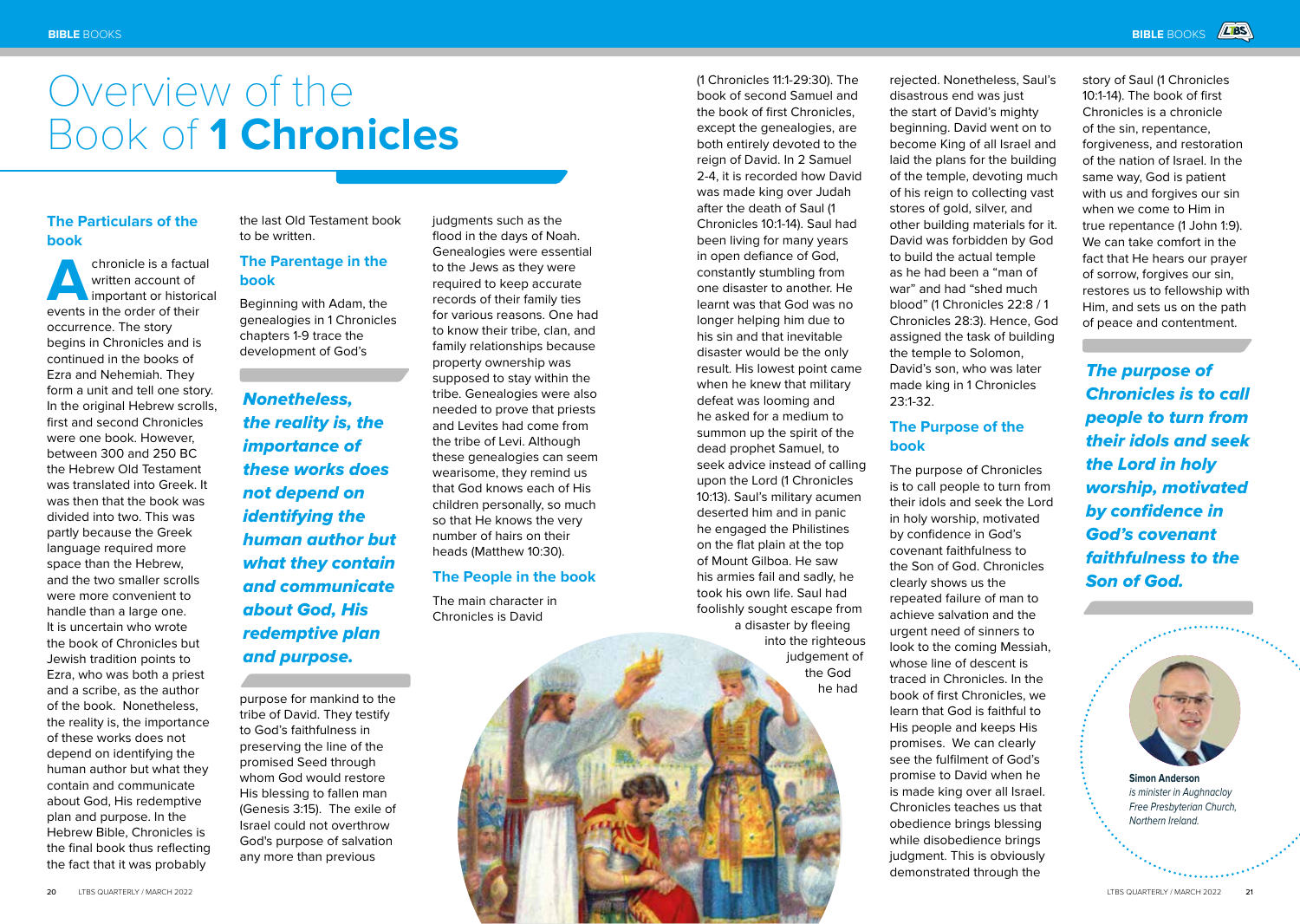### **Against All Odds**

**W** hen Zachariah<br>
there began a succession came to the throne of Israel, of events that demonstrates God's amazing power in the lives of people in otherwise impossible circumstances. Zachariah, like his father before him, did that which was evil in the sight of the Lord and he reigned only six months before he was brutally assassinated in the sight of his own people. His daughter, Abijah, was married off to Judah's King Ahaz, perhaps in a treaty between the two kingdoms. Ahaz was one of the most wicked kings Judah ever crowned. With a depravity beyond definition, he made at least one of his infant sons "pass through the fire" as a human sacrifice to the heathen god Molech (2 Kings 16:3). We aren't told if this son was Abijah's, but for her to witness the burning of her husband's child would have exposed her to a level of horror she could not soon forget.

In her marriage to Ahaz, Abi (as she was also called) was surrounded by the worst kinds of evil. Ahaz tried to destroy every vestige of allegiance to God in the

kingdom, and I wonder if Abi, like Hagar, cried unto the Lord, "Thou, God seest me"? We aren't told her spiritual condition, but we do know that into this unfortunate alliance, in the providence of God, came a son—a testimony to the grace of God that when life and circumstances are contrary, God CAN do impossible things. Hezekiah was born. His name means "God gives strength" and against all odds, that little lad was raised to honour the living God.

How was this possible? With rampant idolatry in the kingdom, who influenced Hezekiah to love the one true God with such conviction? And knowing the capability of Ahaz to destroy his own children, did Hezekiah's caregivers need to use Jochebed-like protection to keep him alive? Who taught him to serve God with such steadfastness? For when Hezekiah took the throne in his mid-twenties, it is recorded that he "clave to the Lord, and departed not from following him." I want to believe it was his mother or his grandmother, but maybe it was a God-fearing royal nurse or maybe it was none

#### of the above.

Hezekiah's determination to honour God is seen from the very first month of his reign when he set about "breaking in pieces" his father's idols, repairing the broken-down house of the Lord, and gathering the priests to be sanctified and reinstated. He even had Moses' bronze serpent demolished because the people had been worshipping it. So Hezekiah restored true worship of the Lord God in Judah. Humanly speaking, Hezekiah could not have become so wise beyond his years and so God-fearing overnight. There is every indication that he was the living testimony of years of godly investment from his earliest childhood like Daniel, Moses, Samuel, and David. We will never know until eternity who raised Hezekiah, but we do know that he had this testimony: "He trusted in the Lord God of Israel; so that after him was none like him among all the kings of Judah" (2 Kings 18:5).

The answer to Hezekiah's love for the Lord is not

necessarily because of human oversight but because of the Lord Himself. God had a plan for Hezekiah and no human odds would be able to hinder that plan. His story is so encouraging because it gives us hope to see beyond the evil influences and impossible situations surrounding our own loved ones who may be far from the Lord right now. It helps us to trust that God can work in their hearts even when no one is there to influence them for good. Sometimes it is difficult for us to walk by faith when sight is so easily influenced by what it sees. Faith needs power. Power comes from God.

*Sometimes it is difficult for us to walk by faith when sight is so easily influenced by what it sees. Faith needs power. Power comes from God.* 

I've shared with you before that when I am writing an article, I usually meet someone or something that illustrates my topic and helps me understand it better. A few nights ago I had the privilege of being at the

baptism of two people in their early 30s. One of them had no godly upbringing or influence in her life. She got into the worst sin as a young child, which included over fifteen years of occult involvement. The level of involvement in her teenage years is difficult to fathom. How could someone like this turn to Christ and be saved? But Diana testified with tears of joy that the Lord made Himself known to her and broke the demonic chains that bound her. To an onlooker, Diana's case seemed hopeless, but God can do what man cannot do. How amazing to hear her clear testimony of deliverance through the power of Christ alone.

The apostle John said, "I have no greater joy than to hear that my children walk in truth" and there is no greater sorrow when they do not. Sometimes children raised in the most God-fearing homes with the best training go astray. Maybe that describes your child and your heart breaks for him. Or maybe your husband is unsaved and you fear the negative influence on your children. Pray on, dear friend, pray on. Hezekiah's salvation is an example of what God CAN do!

The Bible has many examples of God's power in the lives of men, women, and children who came to Christ, when their upbringing, peer group, sinful lifestyle, and their own hard hearts militated against it. God is

able to make the best out of the worst. *"Man's extremity is God's opportunity"* (John Flavel).

Human odds were stacked against young Hezekiah. What hope did he have surrounded by evil from his birth? But God set His love on that young lad and made him into the man that he was. Does that not give us hope for our loved ones? There is no sinner too great for God to rescue. When Hezekiah took the throne of Judah he "did that which was right in the sight of the Lord, according to all that David his father had done" (2 Chronicles 29:2)? I wonder did Abijah live to see it? I wonder did she care? We may not see our prayers answered in our lifetime, but God will do what He intends to do whether we live to see it or not. So let us rest our heavy hearts on Him, let us dry our tears, and let us not be anxious. We cannot change the present, but God can —even against all odds for His great Name's sake.



**Jill Saunders** *is the wife of Dr Larry Saunders, minister of Toronto Free Presbyterian Church, Toronto, Canada, and the Principal of Whitefield Christian Academy.*